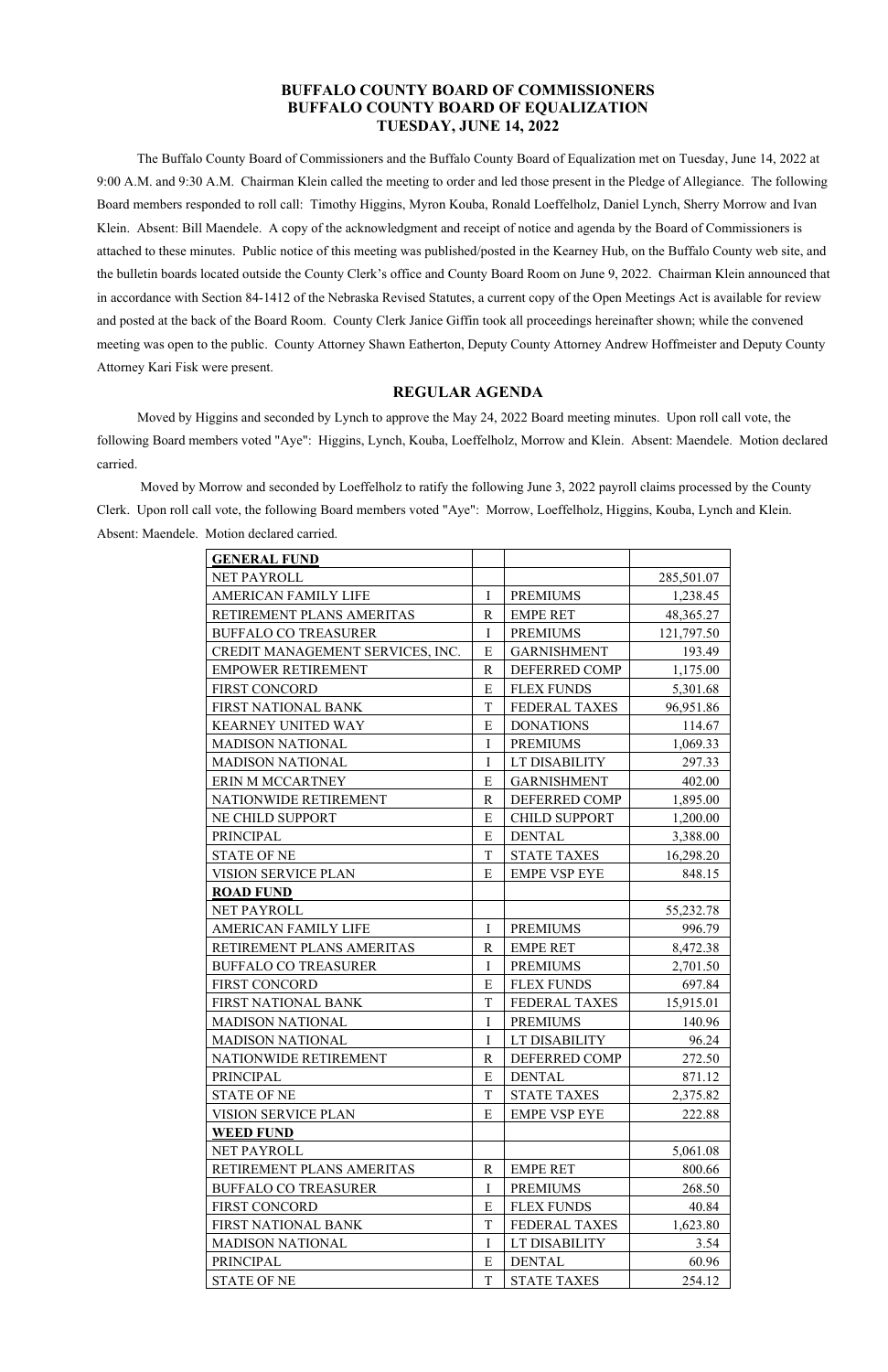Chairman Klein read into the record and presented a Resolution of Commendation for Candra Michel. Moved by Morrow and seconded by Higgins to approve the following Resolution 2022-23. Upon roll call vote, the following Board members voted "Aye": Morrow, Higgins, Kouba, Loeffelholz, Lynch and Klein. Absent: Maendele. Motion declared carried.

WHEREAS, Candra Michel began her employment as Motor Vehicle Clerk with the Assessor's Office on August 1<sup>st</sup>, 1979 and **WHEREAS**, Candra has now served Buffalo County for 44 years

#### **RESOLUTION 2022-23**

### **RESOLUTION OF COMMENDATION**

**NOW, THEREFORE, BE IT RESOLVED** BY THE BUFFALO COUNTY BOARD OF COMMISSIONERS that Candra be commended with a unanimous vote of appreciation for her dedicated and loyal service to Buffalo County for 44 years.

**BE IT FURTHER RESOLVED** that good wishes for health, happiness and prosperity be extended to Candra from this date forward.

 Moved by Lynch and seconded by Kouba to accept the Buffalo County Treasurer May 2022 Fund Balance Report. Upon roll call vote, the following Board members voted "Aye": Lynch, Kouba, Higgins, Loeffelholz, Morrow and Klein. Absent: Maendele. Motion declared carried.

 Moved by Morrow and seconded by Lynch to accept the Clerk of the District Court May 2022 Report. Upon roll call vote, the following Board members voted "Aye": Morrow, Lynch, Higgins, Kouba, Loeffelholz and Klein. Absent: Maendele. Motion declared carried.

 Moved by Loeffelholz and seconded by Lynch to accept the April 2022 Community Action Partnership of Mid-Nebraska RYDE Report. Upon roll call vote, the following Board members voted "Aye": Loeffelholz, Lynch, Higgins, Kouba, Morrow and Klein. Absent: Maendele. Motion declared carried.

 Following discussion and review of the County Sheriff's report, it was moved by Lynch and seconded by Higgins to approve the Special Designated Liquor License application filed by The Village 1919 for an event to be held on July 2, 2022. Upon roll call vote, the following Board members voted "Aye": Lynch, Higgins, Kouba, Loeffelholz, Morrow and Klein. Absent: Maendele. Motion declared carried.

 Following discussion and review of the County Sheriff's report, it was moved by Kouba and seconded by Loeffelholz to approve the Special Designated Liquor License applications filed by 2KRD2 Inc. DBA Axes Gibbon for events to be held on July 9, July 16, July 23, July 30, August 6 and August 13, 2022. Upon roll call vote, the following Board members voted "Aye": Kouba, Loeffelholz, Higgins, Morrow and Klein. Abstain: Lynch. Absent: Maendele. Motion declared carried.

 Moved by Loeffelholz and seconded by Higgins to approve the Manager application for Brandon Garrels in connection with the liquor license for Fort Kearney Trading Post Inc., located at 1730 Highway 10, Gibbon, Nebraska. Brandon Garrels was present to answer any questions. Upon roll call vote, the following Board members voted "Aye": Loeffelholz, Higgins, Kouba, Lynch, Morrow and Klein. Absent: Maendele. Motion declared carried.

 Moved by Higgins and seconded by Kouba to enter into Executive Session at 9:16 A.M. for an Inter-department transfer request. In addition to the Board members responding to roll call, County Attorney Eatherton, Deputy County Attorney Fisk, Clerk of the District Court Sharon Mauler and County Surveyor Trenton Snow were present. Upon roll call vote, the following Board members voted "Aye": Higgins, Kouba, Loeffelholz, Lynch, Morrow and Klein. Absent: Maendele. Motion declared carried.

 Moved by Loeffelholz and seconded by Higgins to move out of Executive Session at 9:21 A.M. and resume the open meeting. Upon roll call vote, the following Board members voted "Aye": Loeffelholz, Higgins, Kouba, Lynch, Morrow and Klein. Absent:

Maendele. Motion declared carried.

### **ZONING**

 Zoning Administrator Dennise Daniels was present for the following Zoning agenda item. Chairman Klein opened the public hearing at 9:22 A.M. for a special use permit to install two signs for tax parcel 620207030. Deputy County Attorney Hoffmeister reviewed the application and Brandon Garrels was present to answer questions. No one else addressed the Board and Chairman Klein closed the hearing at 9:28 A.M. Moved by Lynch and seconded by Higgins to approve Special Use Permit application for Emily Lipker, of Tri City Sign, on behalf of Mark and Peggy Garrels, to install two signs for tax parcel 620207030, described as Rouse Second Administrative Subdivision, Lot 1, Buffalo County, Nebraska and tax parcel 620207010, described as Rouse Fourth Administrative Subdivision, Lot 1, Buffalo County, Nebraska, all situated in Section One (1), Township Eight (8) North, Range Fifteen (15) West of the Sixth Principal Meridian, Buffalo County, Nebraska with the following Resolution 2022-24. Upon roll call vote, the following Board members voted "Aye": Lynch, Higgins, Kouba, Loeffelholz, Morrow and Klein. Absent: Maendele. Motion declared carried.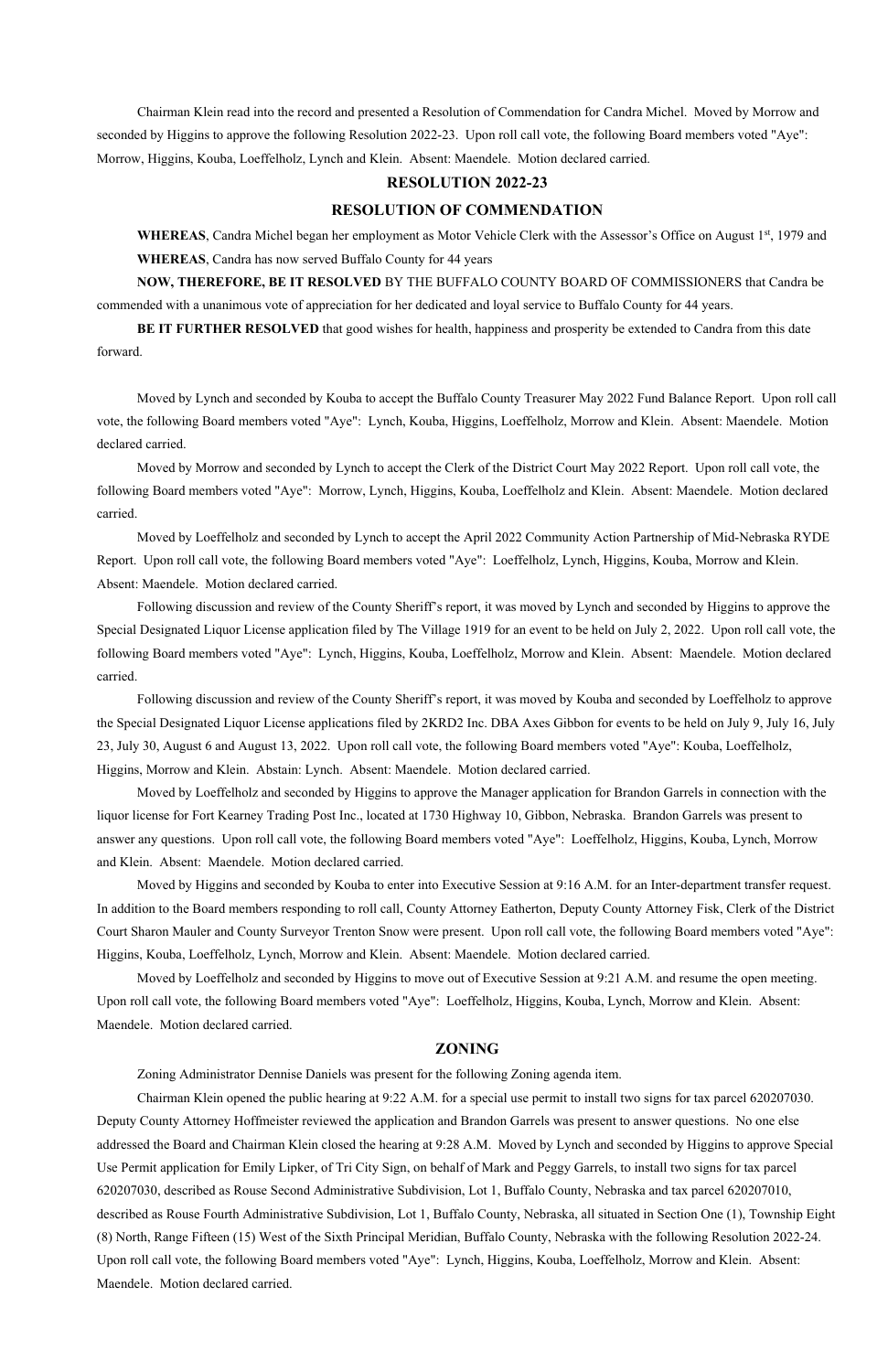## **RESOLUTION 2022-24**

**WHEREAS**, Emily Lipker, of Tri City Sign, on behalf of Mark and Peggy Garrels, last shown on deeds of record as Mark L.B.

Garrels and Peggy E. Garrels and also as Mark L.B. Garrels and Peggy E. Garrels, Co-Trustees of the Mark L.B. Garrels and Peggy E. Garrels Revocable Trust dated September 18, 2014, has filed for a Special Use Permit, with the Buffalo County Clerk and/or Zoning Administrator.

Lot 1, Rouse Fourth Administrative Subdivision, and administrative subdivision being part of the Northeast Quarter of the Southeast Quarter of Fractional Section 1, Township 8 North, Range 15 West of the Sixth Principal Meridian, Buffalo County, Nebraska. hereinafter referred to as the "subject properties".

**WHEREAS**, one application, which shows an application date of March 16, 2022, was filed with the Zoning Administrator on April 1, 2022, to install signage on the following legal descriptions:

Lot 1, Rouse Second Administrative Subdivision, an administrative subdivision being part of the Northeast Quarter of the Southeast Quarter of Fractional Section 1, Township 8 North, Range 15 West of the Sixth Principal Meridian, Buffalo County, Nebraska. AND

**WHEREAS**, on May 19, 2022, the Buffalo County Planning and Zoning Commission conducted a public hearing on such Special

Use Permit and on a 6-0 vote with three absences and no abstentions, voted to forward this application to the County Commissioners, and

**WHEREAS**, on June 14, 2022, the Buffalo County Board of Commissioners held a public hearing on this Special Use Permit

### and,

**WHEREAS**, three exhibits were attached to the application:

- 1. The application of the Special Use Permit.
- 2. Site Plan with Proposed Location of Sign.
- 3. Proposed Signage Description.

**WHEREAS**, only a simple majority is required by this Board to approve this Special Use Permit because no protests against

issuance of this permit have been filed, and

**WHEREAS**, the Board, after public hearing and review of the Special Use application, finds:

- The subject properties abut on the west side of Keystone Road, formerly known as Nebraska State Highway No. 10, which is a county-maintained road.
- Signage will be placed no closer to Keystone Road, formerly known as Nebraska State Highway No. 10, right-of-way than 14 feet, as required in Section 8.3.
- The signage content will be regarding the business being conducted on the premises.

**WHEREAS**, this special use permit is found to be in compliance with Section 6.2 of Buffalo County's Zoning Regulations

because with the below stated conditions contained in this Resolution, the requested use/structure(s) would:

- 1. Be compatible with and similar to the use permitted in the district, and
- 2. Not be a matter which should require re-zoning of the property, and
- 3. Not be detrimental to adjacent property, and
- 4. Not tend to depreciate the value of the surrounding structures or property, and
- 5. Be compatible with the stated intended use of the district, and
- 6. Not change the character of the district, and
- 7. Be in accordance with the Comprehensive Plan.

## **NOW THEREFORE, BE IT RESOLVED** THAT BY THE BUFFALO COUNTY BOARD OF COMMISSIONERS by a

majority vote of its members, approves the applicants' requested Special Use Permit, subject, however, to the following:

1. No additional conditions were placed on the project other than the sign shall remain in compliance with State and Federal regulations.

**BE IT FURTHER RESOLVED** that this Board reserves the power to revoke such special use permit for failure to comply with such terms, conditions and requirements, or take such other action as it may deem necessary to obtain compliance. If the Zoning Administrator or any two members of this Board find at any time that the terms, conditions and requirements of this special use permit have not been complied with, or that any phase thereof has not been completed within the time required under said special use permit or any amendment thereto, the Zoning Administrator or any two members of this Board shall report this fact to the County Commissioners, and thereafter this Board may conduct review of compliance by public hearing with notice given to applicant(s) and/or entity using the subject property. Following such public meeting this Board may take any action it may deem necessary to secure compliance including revocation and termination of this special use permit.

RESOLVED FURTHER that a copy of this Resolution shall be filed against the subject property as described above.

# **REGULAR AGENDA**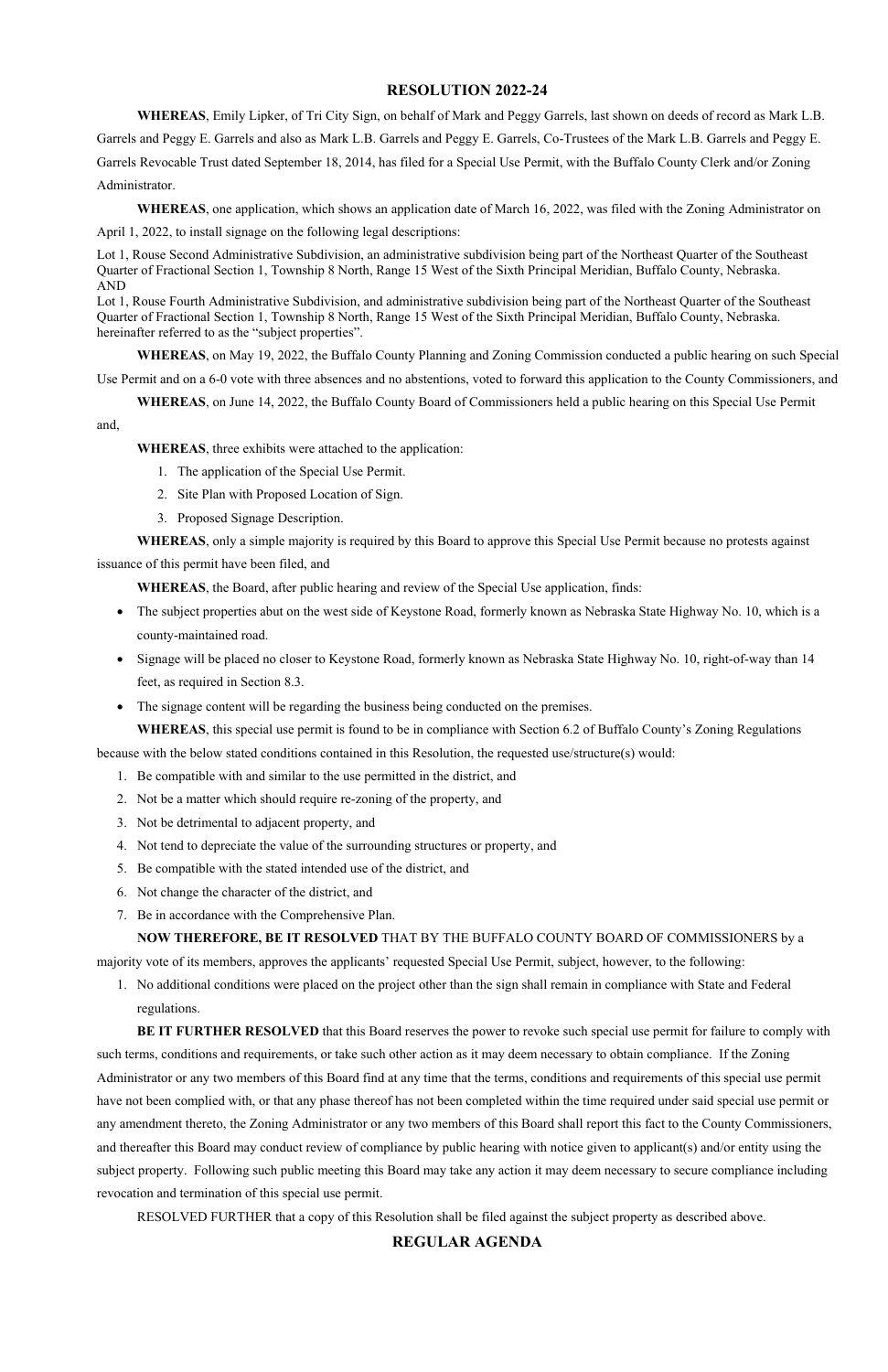Chairman Klein reviewed the correspondence sent from National Association of Counties (NACo) asking to register a voting delegate for the NACo Annual Conference and Business Meeting that is on July 21-24, 2022.

Moved by Loeffelholz and seconded by Higgins to recess the regular meeting of the Board of Commissioners at 9:30 A.M. and reconvene as a Board of Equalization. Upon roll call vote, the following Board members voted "Aye": Loeffelholz, Higgins, Kouba, Lynch, Morrow and Klein. Absent: Maendele. Motion declared carried.

#### **BOARD OF EQUALIZATION**

 Chairman Klein called the Board of Equalization to order in open session. County Assessor Ethel Skinner and County Treasurer Jean Sidwell were present.

Moved by Loeffelholz and seconded by Kouba to approve the permissive exemption waiver requests from The World Theatre, Christians for Christian Education, Inc. DBA Faith Christian School and University of Nebraska at Kearney and authorize Assessor Skinner to consider the Permission Exemptions. A public hearing will be held at the next Board meeting on June 28, 2022. Upon roll call vote, the following Board members voted "Aye": Loeffelholz, Kouba, Higgins, Lynch, Morrow and Klein. Absent: Maendele. Motion declared carried.

Moved by Lynch and seconded by Loeffelholz to approve Tax List Correction numbered 4879-4880 submitted by County Assessor Skinner. Upon roll call vote, the following Board members voted "Aye": Lynch, Loeffelholz, Higgins, Kouba, Morrow and Klein. Absent: Maendele. Motion declared carried.

Moved by Loeffelholz and seconded by Higgins to approve the Valuation Change submitted by County Assessor Skinner for M J & Janis K Shultz on parcel number 620377000. Upon roll call vote, the following Board members voted "Aye": Loeffelholz, Higgins, Kouba, Lynch, Morrow and Klein. Absent: Maendele. Motion declared carried.

Moved by Loeffelholz and seconded by Lynch to approve the Valuation Change submitted by County Assessor Skinner for M J and Janis K Shultz on parcel number 620379000. Upon roll call vote, the following Board members voted "Aye": Loeffelholz, Lynch, Higgins, Kouba, Morrow and Klein. Absent: Maendele. Motion declared carried.

Moved by Lynch and seconded by Morrow to approve the Valuation Change submitted by County Assessor Skinner for Dennis E. Woitaszewski on parcel number 720136600. Upon roll call vote, the following Board members voted "Aye": Lynch, Morrow, Higgins, Kouba, Loeffelholz and Klein. Absent: Maendele. Motion declared carried.

Moved by Lynch and seconded by Loeffelholz to approve the Valuation Change submitted by County Assessor Skinner for National Audubon Society, Inc. on parcel number 720146250. Upon roll call vote, the following Board members voted "Aye": Lynch, Loeffelholz, Higgins, Kouba, Morrow and Klein. Absent: Maendele. Motion declared carried.

Moved by Loeffelholz and seconded by Lynch to approve the Valuation Change submitted by County Assessor Skinner for Nancy and Randy Gullion on parcel number 620296010. Upon roll call vote, the following Board members voted "Aye": Loeffelholz, Lynch, Higgins, Kouba, Morrow and Klein. Absent: Maendele. Motion declared carried.

Moved by Higgins and seconded by Lynch to approve the Valuation Change submitted by County Assessor Skinner for Roy and Gaylene Helms on parcel number 620346281. Upon roll call vote, the following Board members voted "Aye": Higgins, Lynch, Kouba, Loeffelholz, Morrow and Klein. Absent: Maendele. Motion declared carried.

Moved by Morrow and seconded by Lynch to approve the Motor Vehicle Tax Exemption as indicated on the application by County Treasurer Jean Sidwell for Catholic High School of Kearney for a 1978 TMC MC8 Bus, 1997 Prevost Bus, 2002 Bluebird Bus, 2008 Chev Suburban, 2009 Chev Suburban, 2011 Chev Suburban, 2013 GMC Yukon XL, 2014 Royal Enclosed Trailer, and a 2016 Chev Suburban. Upon roll call vote, the following Board members voted "Aye": Morrow, Lynch, Higgins, Kouba, Loeffelholz and Klein. Absent: Maendele. Motion declared carried.

Moved by Loeffelholz and seconded by Higgins to approve the Motor Vehicle Tax Exemption as indicated on the application by

County Treasurer Jean Sidwell for Community Action Partnership of Mid Nebraska for a 2018 Buick Encore, 2019 GMC Acadia, 2019 Dodge Grand Caravan and a 2022 Jeep Renegade. Upon roll call vote, the following Board members voted "Aye": Loeffelholz, Higgins, Lynch, Morrow and Klein. Abstain: Kouba. Absent: Maendele. Motion declared carried.

Moved by Loeffelholz and seconded by Lynch to approve the Motor Vehicle Tax Exemption as indicated on the application by County Treasurer Jean Sidwell for New Life Assembly for a 1981 GMC Suburban, 1990 Homemade Pickup Box Trailer, 1995 Ford Club Wagon, 1996 Ford El Dorado Bus, 2003 International 47 Passenger Bus, 2006 Royal Enclosed Trailer, 2008 H&H Enclosed Trailer, 2014 Sharp Enclosed Trailer, 2015 Ford Transit Wagon, 2017 Ford Transit Wagon and a 2020 Dodge. Upon roll call vote, the following Board members voted "Aye": Loeffelholz, Lynch, Higgins, Kouba, Morrow and Klein. Absent: Maendele. Motion declared carried. Moved by Loeffelholz and seconded by Morrow to approve the Motor Vehicle Tax Exemption as indicated on the application by County Treasurer Jean Sidwell for Community Action Partnership of Mid Nebraska for a 1999 Dodge Caravan, 1999 GMC Sierra Pickup, 2001 Dodge Intreped, 2002 Chevy Malibu, 2003 Pontiac Montana, 2004 Carry On Utility, 2004 Ford Freestar, 2004 Chevy G3500, 2007 Droyal Enclosed, 2008 Chrysler Town & Country, 2009 Chevy Cobalt, (2) 2009 Chevy C3500, 2009 Chevy K2500, (2)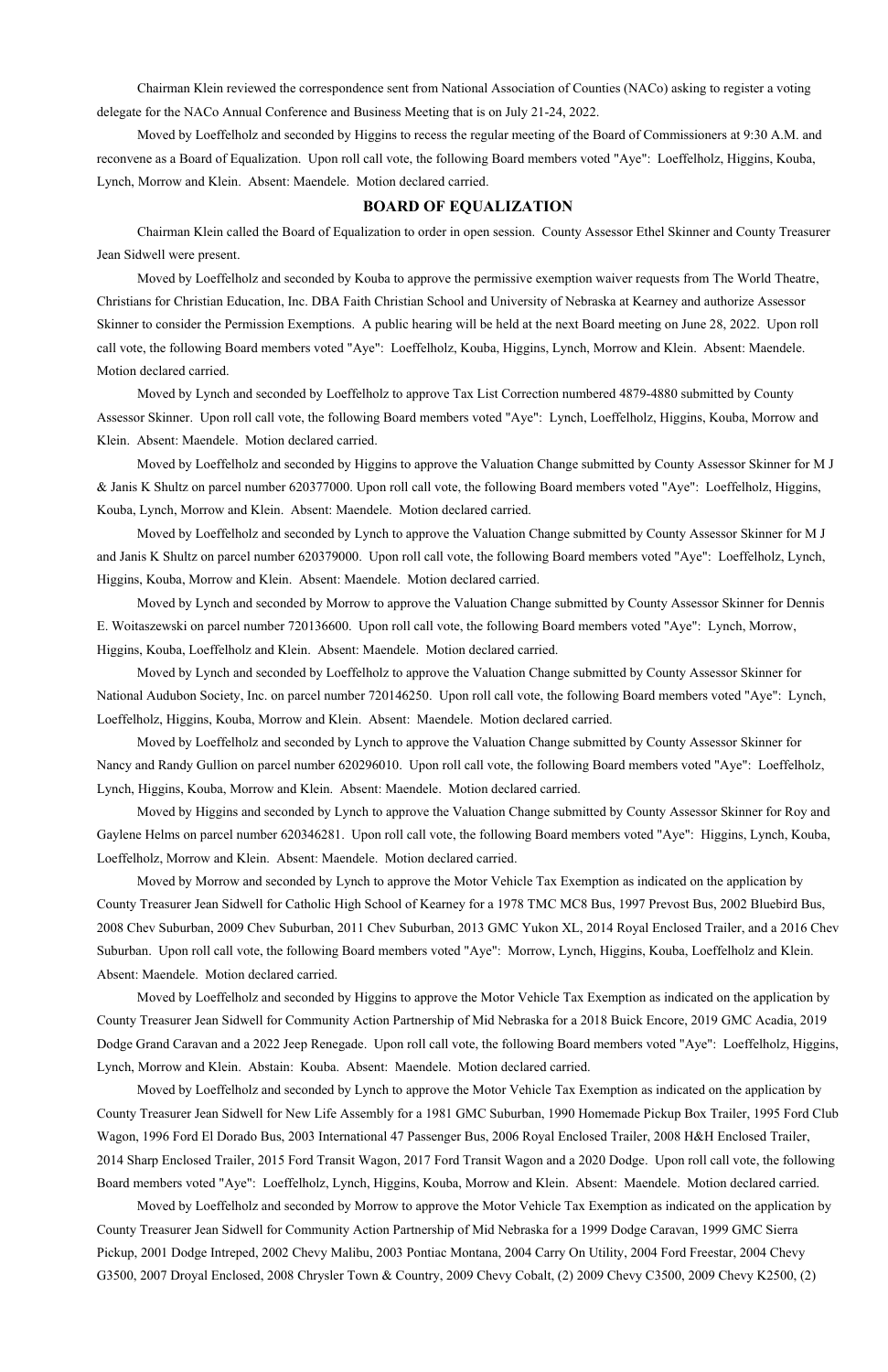2009 Chevy Colorado, 2010 Dodge Caravan, 2010 Ford Transit Connect, 2010 Hyundai Santa Fe, 2011 Hyundi Sonata, (2) 2011 Dolittle Trailer, 2011 Chevy Malibu, 2011 Chevy K2500, 2011 Ford Ranger, 2013 Ford Explorer, 2013 Mazda MX6, 2014 Sharp Enclosed, 2015 Chevy Malibu, 2015 Hyundai Sonata, 2015 International, 2017 International, (2) 2017 Chevy Equinox, 2018 Dodge Journey, 2019 Ford Fusion, 2019 Kia Optima and a 2022 Chevy Equinox. Upon roll call vote, the following Board members voted "Aye": Loeffelholz, Morrow, Higgins, Lynch and Klein. Abstain: Kouba. Absent: Maendele. Motion declared carried.

Moved by Loeffelholz and seconded by Lynch to approve the Motor Vehicle Tax Exemption as indicated on the application by County Treasurer Jean Sidwell for Prairie View Gardens for a 2014 Buck Dandy Flatbed Trailer. Upon roll call vote, the following Board members voted "Aye": Loeffelholz, Lynch, Higgins, Kouba, Morrow and Klein. Absent: Maendele. Motion declared carried.

Moved by Loeffelholz and seconded by Higgins to approve the Motor Vehicle Tax Exemption as indicated on the application by County Treasurer Jean Sidwell for Good Samaritan Society- St. John's for a 2021 Chrysler Wagon. Upon roll call vote, the following Board members voted "Aye": Loeffelholz, Higgins, Kouba, Lynch, Morrow and Klein. Absent: Maendele. Motion declared carried.

Moved by Lynch and seconded by Kouba to approve the Motor Vehicle Tax Exemption as indicated on the application by County Treasurer Jean Sidwell for First Baptist Church of Kearney for a 2020 Ford Truck. Upon roll call vote, the following Board members voted "Aye": Lynch, Kouba, Higgins, Loeffelholz, Morrow and Klein. Absent: Maendele. Motion declared carried.

Moved by Loeffelholz and seconded by Higgins to adjourn the Board of Equalization and return to the regular meeting of the Board of Commissioners at 9:52 A.M. Upon roll call vote, the following Board members voted "Aye": Loeffelholz, Higgins, Kouba, Lynch, Morrow and Klein. Absent: Maendele. Motion declared carried.

#### **REGULAR AGENDA**

Chairman Klein instructed County Clerk Giffin to open and read aloud the submitted bids for the jail food service. Sheriff Neil Miller and Deputy Dan Schleusener were present for the bid opening. Bids were submitted from Consolidated Correctional Food Service and Summit and are on file in the Clerk's office for public viewing. Sheriff Miller and staff will review the bids and come back with recommendations at the June 28, 2022 Board meeting.

County Sheriff Miller was present for discussion regarding the appointment of an elected official to be on the Sheriff Merit Commission. Moved by Lynch and seconded by Higgins to reappoint Buffalo County Public Defender Jeff Wirth. Upon roll call vote, the following Board members voted "Aye": Lynch, Higgins, Kouba, Loeffelholz, Morrow and Klein. Absent: Maendele. Motion declared carried.

County Clerk Giffin and Sheriff Miller discussed the current approval process for the Special Designated Liquor Licenses (SDL). Clerk Giffin indicated that the approval sometimes needs to be submitted for as much as seven weeks in advance of the event. After discussion, it was moved by Loeffelholz and seconded by Higgins to continue with the current approval process unless one incident per vendor is submitted too late to make the deadline with the Nebraska Liquor Control Commission. The County Clerk then has the authority to forward the request to the County Sheriff and if it meets with his approval the Clerk is authorized to sign the application. The Clerk is further instructed to place this approval on the next Agenda for ratification by the Board. Upon roll call vote, the following Board members voted "Aye": Loeffelholz, Higgins, Kouba, Morrow and Klein. "Nay": Lynch. Absent: Maendele. Motion declared carried.

Emergency Manager Darrin Lewis presented an overview of the process of reviewing the bids that were opened on April 12, 2022 for the replacement and upgrade of the outdoor siren controlling system. Moved by Morrow and seconded by Lynch to accept the bid from American Signal Corporation in the amount of \$279,899.20 for the outdoor siren controlling system and for the addition of the automatic activation National weather service polygon. Upon roll call vote, the following Board members voted "Aye": Morrow, Lynch, Higgins, Kouba, Loeffelholz and Klein. Absent: Maendele. Motion declared carried.

Facility Director Steve Gaasch and Aaron Erickson from Beckenhauer Construction reviewed the contract change order request in

the amount of \$8,349.00 for the 610 Central Project. Further discussion followed about the possibility of expediting the process for small changes in this project. This subject will be addressed further at the next meeting to determine the dollar amount to be approved and designate that official. After discussion, it was moved by Morrow and seconded by Lynch to approve the Change Order Request. Upon roll call vote, the following Board members voted "Aye": Morrow, Lynch, Higgins, Kouba, Loeffelholz and Klein. Absent: Maendele. Motion declared carried.

Moved by Higgins and seconded by Lynch to set an auction date of July 30, 2022 at 10:00 A.M. for the sale of Buffalo County owned surplus property. Auction will be held by Bramer Auction & Realty at Buffalo County property address of 1406 1<sup>st</sup> Avenue, Kearney, Nebraska and Facility Director will make the arrangements. (Commissioner Morrow excused herself at 10:30 A.M.) Upon roll call vote, the following Board members voted "Aye": Higgins, Lynch, Kouba, Loeffelholz and Klein. Absent: Maendele and Morrow. Motion declared carried.

After discussion, it was moved by Loeffelholz and seconded by Higgins to ratify the June 1, 2010 fifty-year lease Agreement entered into among the Village of Elm Creek, Township of Elm Creek, and Buffalo County with the following Resolution 2022-25.